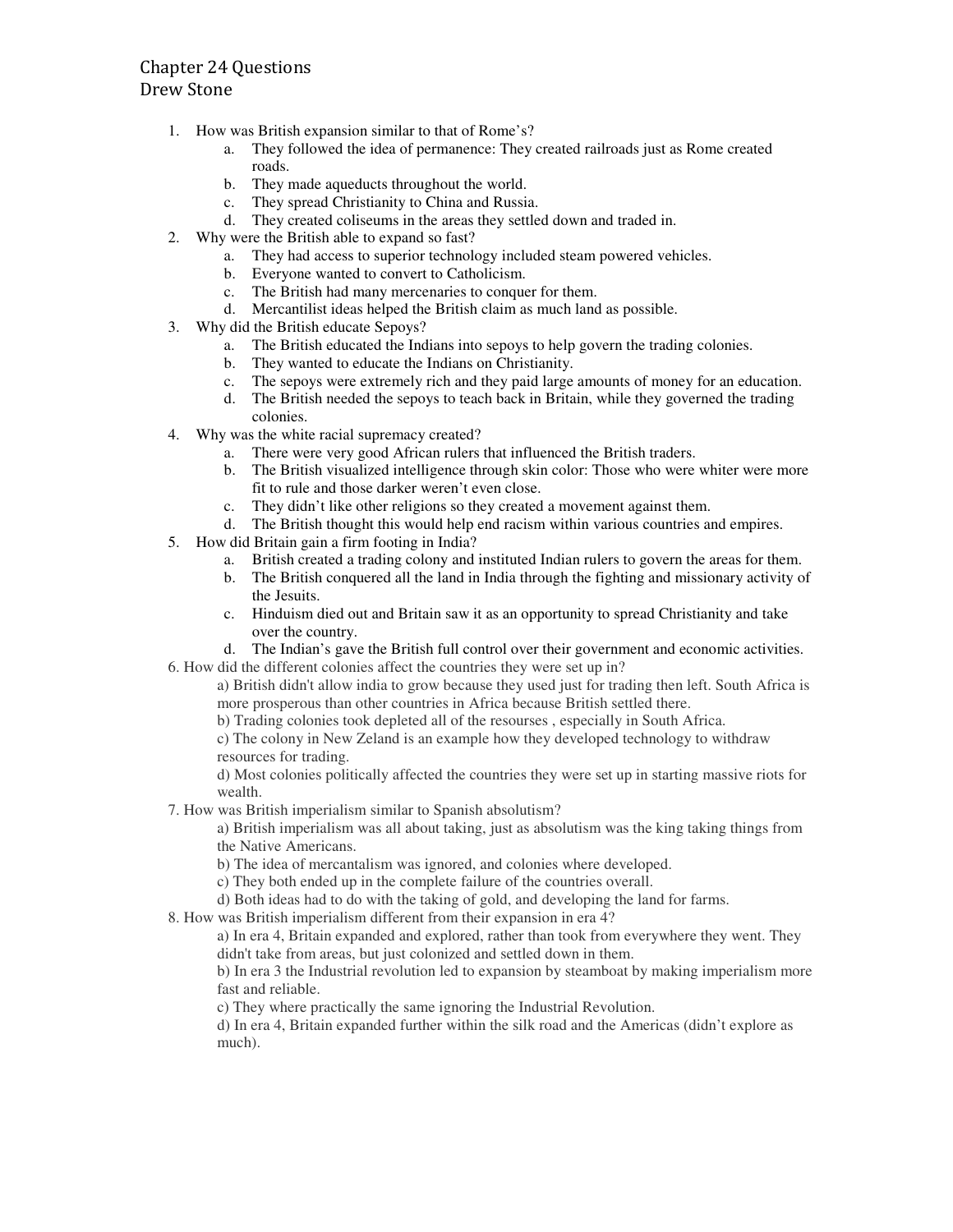## Chapter 24 Questions Drew Stone

9. How did the British affect the social structure of the places they expanded to?

- a) They put themselves on top of all social structures.
- b) They respectfully globalized into customs although they still put themselves on the top.

c) Caused much syncretism within religions such as Islam and Hindhism causing the Sufi's to arise.

d) Made merchants equivalent to soldiers (British East India Company)

10. Why did the Indians favor British rule instead of Mughal rule?

a) They didn't like that the Mughal's ended sati and purdah, but were blind to know that Britain was going to do the same, when they thought they would re-institute it.

b) British rule spread wealth within the country by allowing indians to rule over other countries.

c) They made nabobs and created Sepoys to make India a more secure area restricting purdah.

d) It wasn't the Mughal rule, but the Ottoman rule over India!



British Imperialism around the world

11. Why did the British expand as far out of their country as they did?

a. They used India as a trading colony and South Africa for a settling colony to gain global power

b. They wanted to spread Christianity extremely far and worked hard to reach all the corners of the world.

c. There was political turmoil back in Britain, so all the lower class people migrated to these areas to colonize.

d. These areas held rich raw materials and the British used this to create trading colonies everywhere they spread.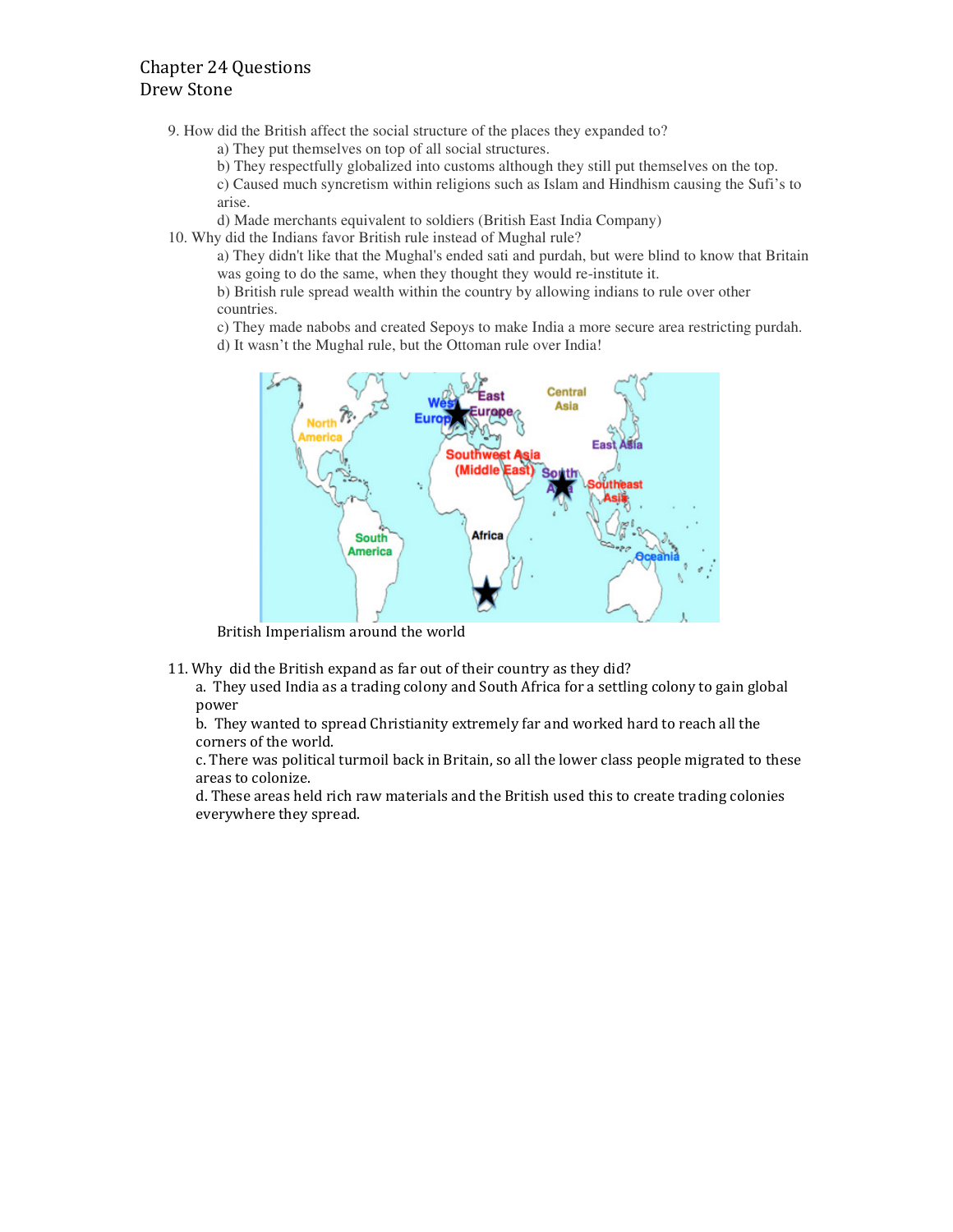1. How did Haiti's revolution differ from the other Latin American countries?

- a) Slave led, not peasant or merchants
- b) Merchants started it based on wanting power
- c) Haiti's revolution was supported by the United States government
- d) It was started by creoles
- 2. How were the revolutions in Latin America different from the rest of the world?
	- a) Was race based, a social revolution
	- b) Based on wealth
	- c) Lower class women led the revolution
	- d) Fully based on religious disputes
- 3. Why was steam power so influential to the development of Latin America?
	- a) It allowed goods to be traded farther distances and with more efficiency
	- b) It distracted people from using the silk road
	- c) Helped Latin America with civil wars
	- d) It helped the people of Latin America become the wealthiest and most powerful country<br>Latin America, 1800 Latin America, 1830



- 4. What does this map show about the political development in Latin America?
	- a) Independence movements united all nations
	- b) Europeans colonized in most of Latin America to find goods
	- c) Similar to Europe, Latin American countries fought for independence
	- d) Caudillos took over all of Latin America
- 5. Why did Great Britain support the Monroe Doctrine?
	- a) so they could colonize in the Americas after
	- b) to assimilate and bring over Christianity
	- c) to open trade with Latin America
	- d) To become allies with the U.S
- 6. Why did Haiti gain independence?
	- a) a slave rebellion
	- b) France's royal family fled the country
	- c) through the combination of different countries to make one big republic
	- d) through defeating Europe in a war
- 7. How were women treated in Latin America?
	- a) lower class women had more economic freedom
	- b) not allowed to hold public office
	- c) expected to just be wives and mothers
	- d) all of the above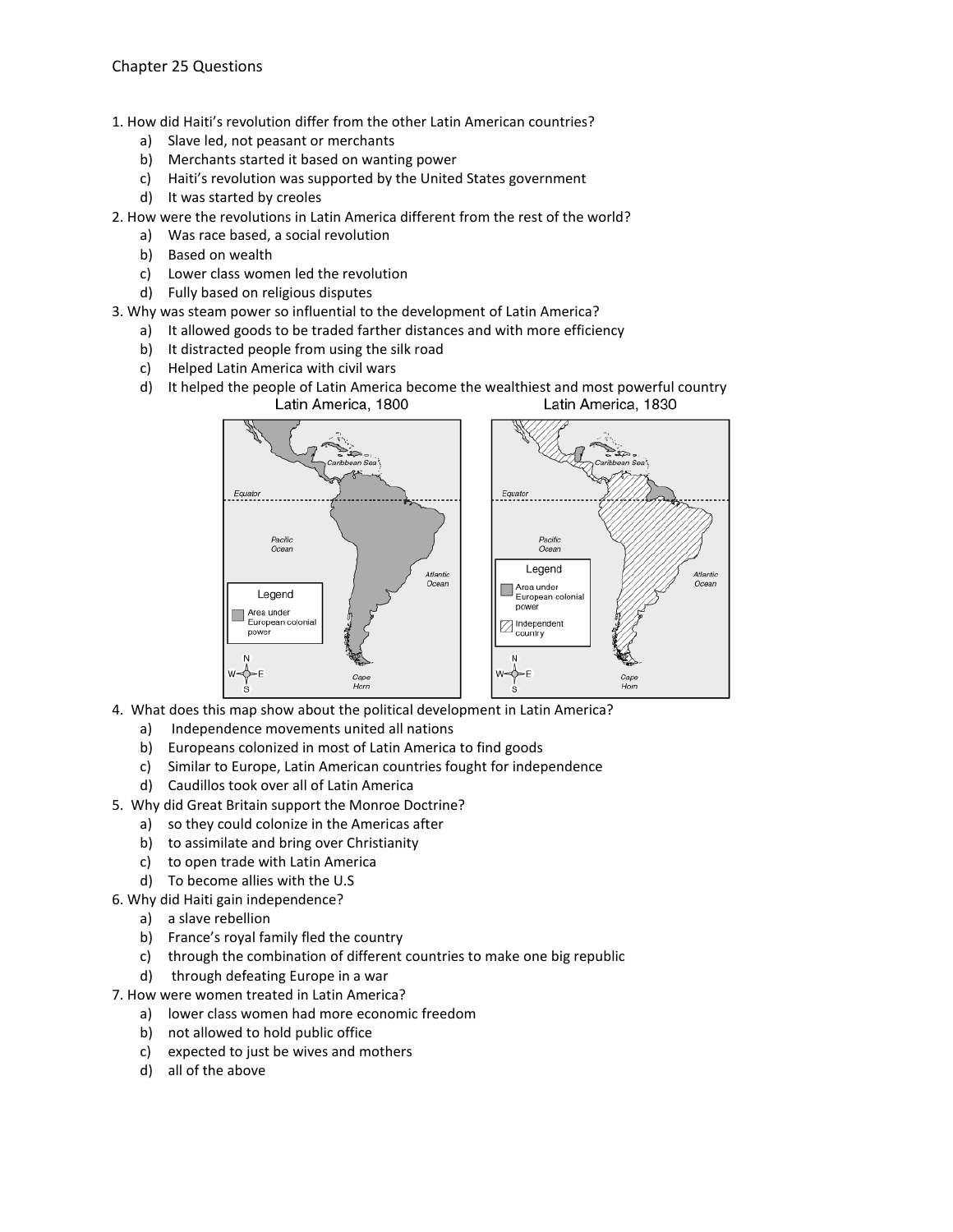8. All of the following are related to the Mexican- American war except…

- a) lead to annexation of Texas
- b) Mexico defeated U.S
- c) U.S defeated Mexico
- d) war happened because of Manifest Destiny
- 9. Who were the caudillos in Latin America History?
	- a) cattle ranchers who had their own social class
	- b) wealthy plantation owners
	- c) conservative strongmen who established authoritarian regimes
	- d) native warriors who rebelled against several post- independence regimes



- 10. What is the importance of religion in this picture?
	- a) did not revolutionize to be secular
	- b) The pope led the revolution
	- c) Religious diversity led to a split in Latin America
	- d) Jesuits were sent from China to oversee revolutions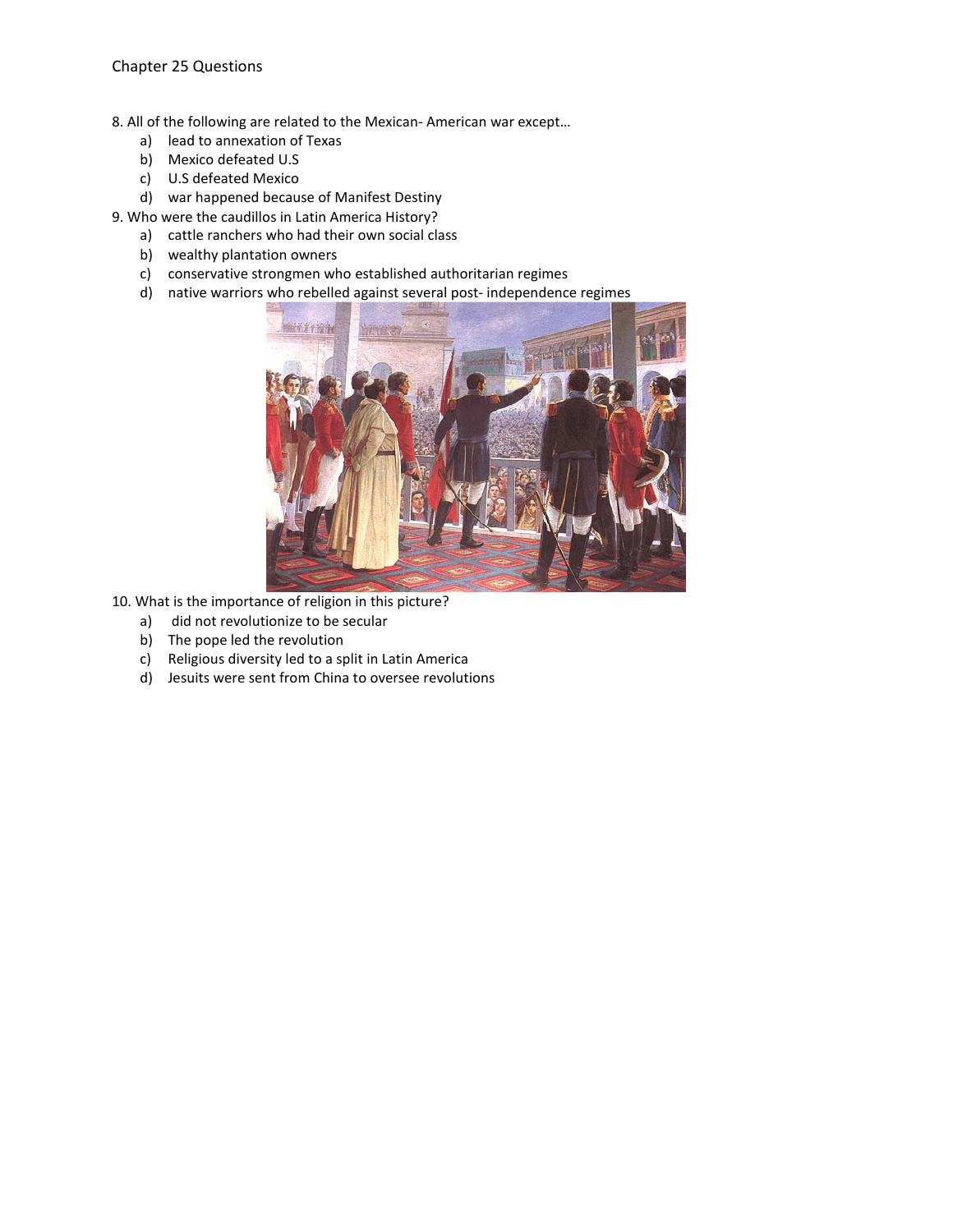## Chapter 26 Questions Megan, Emily, Chiara, and Nathan

- 1. How are the Qing and Ottoman Empires similar?
	- a. They were both in decline due to internal rebellions and external problems involving Europe
	- b. They did not have a middle class
	- c. They were victims of the Mongols and the plague
	- d. They were in the process of formalizing writing and their religious beliefs



- 2. Using the map above, why was the Suez Canal important?
	- a. Created by the Europeans and reestablished Indian Ocean trade
	- b. It helped the Bantu migration create cultural unity along the east coast of Africa
	- c. Used by the Arabs to facilitate slave trade
	- d. Gave the Russians access to Chinese trade and helped move the military
- 3. How do the Qing and Ottoman Empires compare to Russia and Japan?
	- a. Qing and Ottoman Empires were in decline while Russia and Japan were expanding
	- b. British controlled the declining empires through the trade of Opium
	- c. Qing and Ottoman Empires declined due to disease while Russia and Japan were defeated by the Mongols
	- d. Qing and Ottoman Empires expanded while Russia and Japan were in decline
- 4. Why did the Europeans want to prevent Ottoman and Qing decline?
	- a. Europeans propped them up while maintaining control because they feared outbreak of war over the fallen land
	- b. The Europeans wanted to convert them to Islam and create a new Caliphate
	- c. The Europeans wanted to convert the Chinese and Ottomans to Judaism
	- a. Many Europeans lived in the Ottoman and Qing Empires so they were just defending their people
- 5. How did the Boxer and Taiping rebellions in Qing China differ?
	- a. The Boxer rebellion fought off Christianity and European powers while the Taiping rebellion tried to convert the Chinese to Christianity
	- b. The Taiping rebellion fought off Christianity and European powers while the Boxer rebellion tried to convert the Chinese to Christianity
	- c. The Taiping rebellion was a catalyst for the Opium war while the Boxer rebellion was a reaction to the Opium war
	- d. The Boxer rebellion fought off Buddhism and Ottoman powers while the Taiping rebellion tried to convert the Chinese to Buddhism